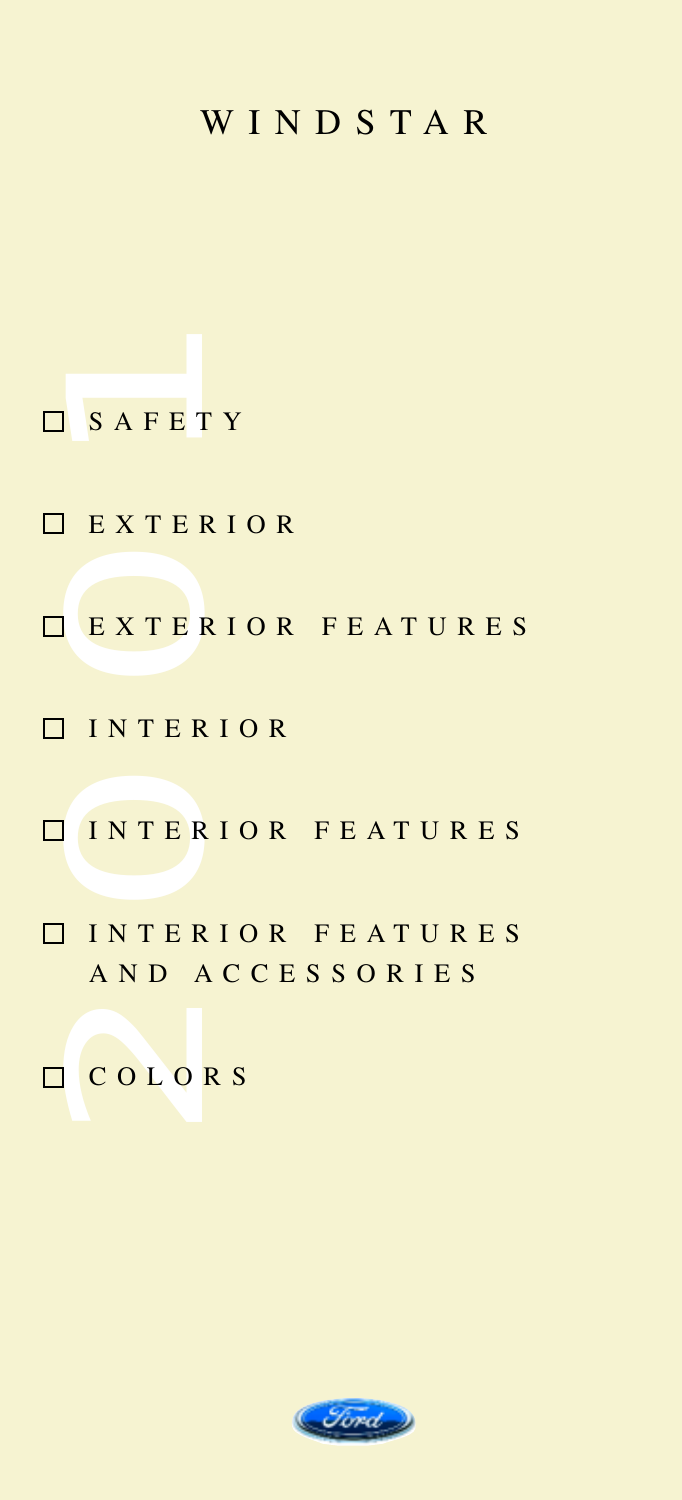#### SAFETY/SECURITY

<span id="page-1-0"></span>

*Honestly, when was the last time you checked the air in your tires? Now standard is the ABS Tire Warning System, whch alerts you when tire pressure is low.* 



*Available new Power Heated Signal Mirrors contain a lighted arrow that alerts traffic behind to your lane change. They also flash when the sliding door is open to alert drivers behind that someone is entering or leaving the vehicle.* 



*Windstar's Personal Safety System features a sophisticated sensor system that is designed to provide the appropriate level of inflation from the dual-stage driver and passenger front airbags.* 



*When the road gets a little messy, optional allspeed Traction Control helps maintain traction and steerability on slippery surfaces.* 



*The security and convenience of the optional Reverse Sensing System alerts you to certain objects near the rear of the vehicle with a series of beeps and helps you gauge your distance.*



Six Technologies Designed For Enhanced Protection



*Our standard Personal Safety System includes (clockwise from upper left) dual-stage front airbags, crash severity sensor, safety belt usage sensors, driver seat position sensor, safety belt energy management retractors and safety belt pretensioners.* 

If we only designed cars for drivers, our job might be a little easier. When developing a new model, we think very carefully about how that car will affect the people who ride in it. A newborn on her way home from the hospital. The elderly neighbor who needs a lift to the grocery store. Or a friend just going along for the ride. We incorporate truly innovative safety features to make sure you're as confident driving with others as you are driving by yourself. Because of this commitment, Taurus, Windstar, and Crown Victoria all share some very important features. For example, in 2000 they achieved a Five-Star Government Front Crash Test Rating for the driver and front passenger–the highest rating bestowed by the federal government. And Ford's own Personal Safety System tailors safety to drivers and front passengers with innovations like dual-stage front airbags. Special sensors can determine just how much energy should be used to deploy the airbags, depending on the severity of the accident. Now, more than ever, you can really take pleasure in driving. Remember, always wear your safety belt and secure children in the rear seat.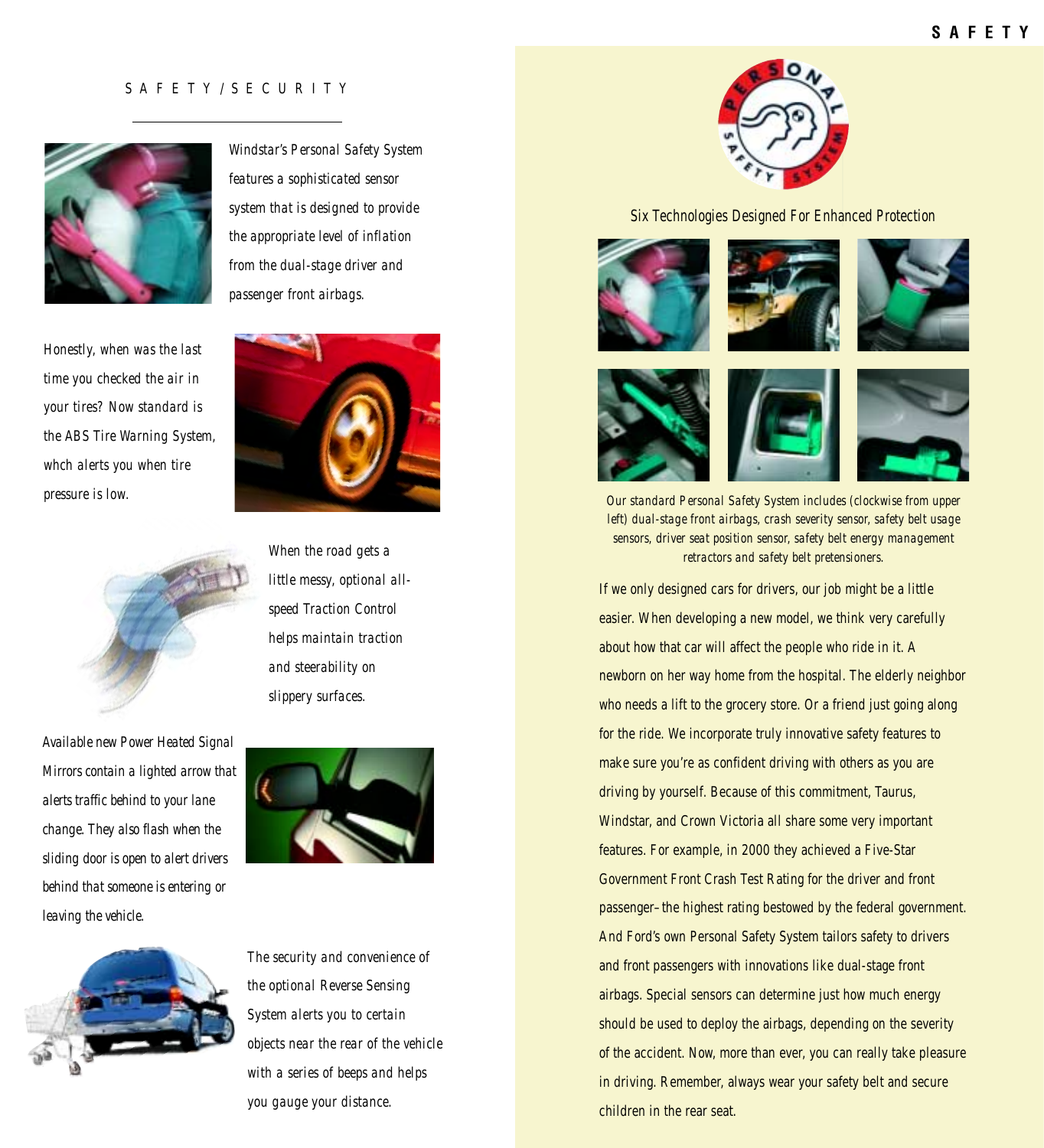**EXTERIOR**

# <span id="page-2-0"></span>Much like you,

*Windstar Limited shown in Black Clearcoat.*

## it manages to

pack *more* in a day.



### Windstar SE Sport,

for its *athletic* feats alone,

it deserves to have

*a long-term contract*

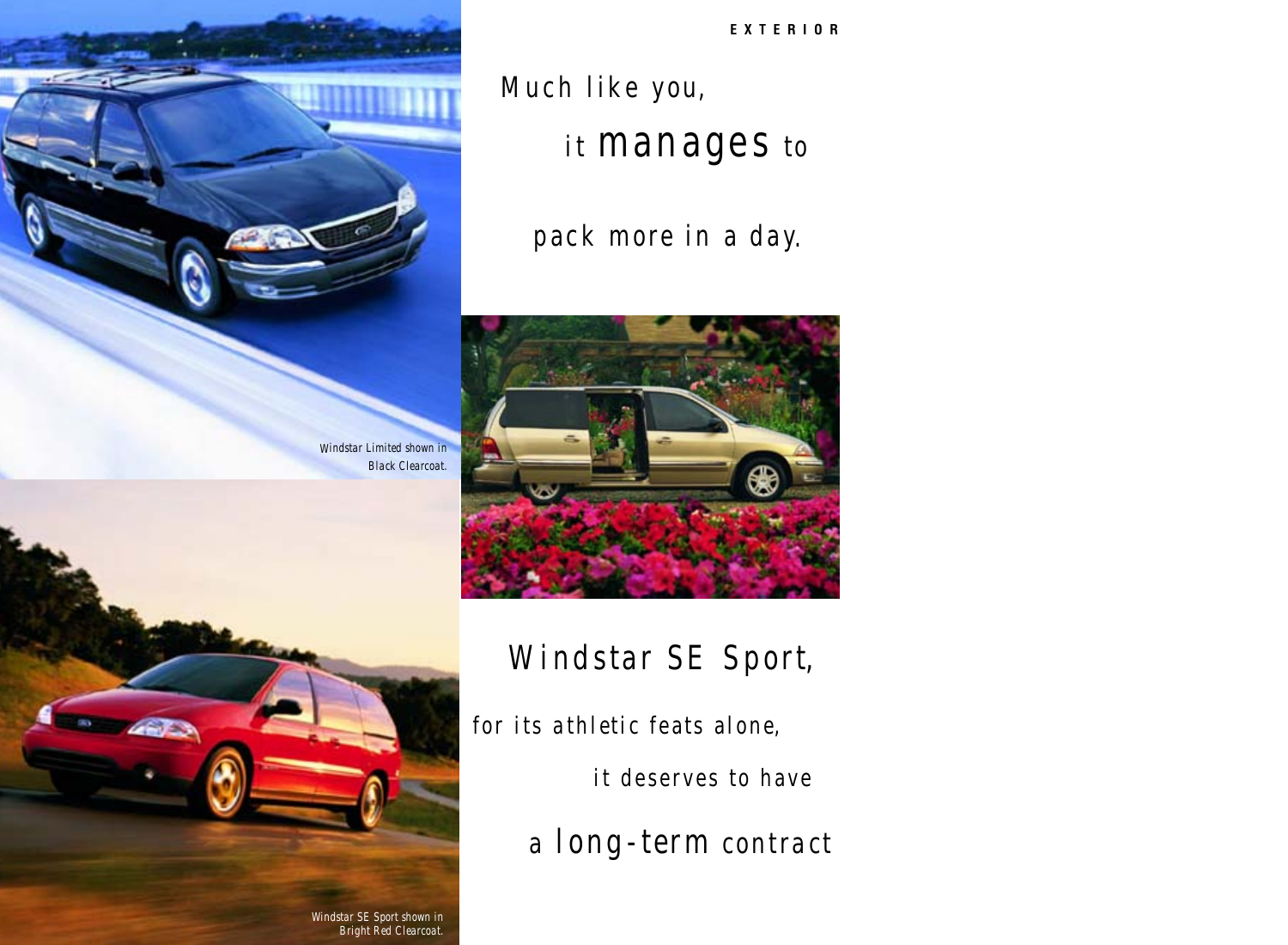<span id="page-3-0"></span>

*Our standard Personal Safety System includes dual-stage front airbags\* , crash severity sensor, safety belt usage sensors, driver seat position sensor, front safety belt energy management retractors and safety belt pretensioners.* 

| WINDSTAR SAFFTY<br>& SECURITY FEATURES                                                                                                              | $\overline{X}$ | $\overline{X}$<br>3-DOOR 4-DOOR SPORT | <b>SF</b> | <b>SF</b> |         | SFI IMITED |
|-----------------------------------------------------------------------------------------------------------------------------------------------------|----------------|---------------------------------------|-----------|-----------|---------|------------|
| <b>ABS Tire Warning System</b>                                                                                                                      |                |                                       |           |           |         |            |
| Lower Anchors and Tethers for CHildren (LATCH)                                                                                                      |                |                                       |           |           |         |            |
| Anti-Lock Braking System (front disc, rear drum)                                                                                                    |                |                                       |           |           |         |            |
| Child Safety Door Locks (rear doors)                                                                                                                |                |                                       |           |           |         |            |
| SecuriLock™ Passive Anti-Theft System                                                                                                               |                |                                       |           |           |         |            |
| <b>Heated Power Signal Mirrors</b>                                                                                                                  |                |                                       | Ο         |           |         |            |
| <b>Traction Control</b>                                                                                                                             |                | P                                     | P         | P         | P       |            |
| Side Impact Airbags - Driver/Front Passenger*                                                                                                       | $\circ$        | $\circ$                               | $\circ$   | $\circ$   | $\circ$ |            |
| Heated/Memory Power Signal Mirrors                                                                                                                  |                |                                       |           |           |         |            |
| <b>Family Security Package I</b><br>P215/70R15 BSW - Self Sealing Tires<br>Perimeter Anti-Theft, Traction Control                                   |                | Ο                                     |           |           |         |            |
| <b>Family Security Package II</b><br>215/65R16 BSW - Self Sealing Tires<br>Perimeter Anti-Theft, Reverse Sensing System,<br><b>Traction Control</b> |                |                                       |           |           |         |            |

\*Always wear your safety belt and secure children in the rear seat.

| WINDSTAR FEATURES                                                                                          | $\overline{X}$ | $\overline{1}$<br>3-DOOR 4-DOOR SPORT | <b>SF</b> | <b>SF</b> |         | <b>SEL LIMITED</b> |
|------------------------------------------------------------------------------------------------------------|----------------|---------------------------------------|-----------|-----------|---------|--------------------|
| <b>Reverse Sensing System</b>                                                                              | -              | $\circ$                               | P         | P         | P       | a                  |
| Remote Keyless Entry                                                                                       |                |                                       |           | 0         | o       |                    |
| Remote Keyless Entry w/Keypad                                                                              | -              |                                       |           |           |         |                    |
| <b>Solar Tinted Glass</b>                                                                                  |                |                                       |           |           |         |                    |
| Privacy Glass in 2nd and 3rd row and liftgate                                                              | $\circ$        | P                                     |           |           |         |                    |
| Doors<br>RH sliding side door - manual<br>LH sliding side door - manual<br>LH/RH sliding side door - power |                |                                       | Ō         | $\Omega$  |         |                    |
| <b>Dual Power Mirrors</b>                                                                                  |                |                                       |           |           |         |                    |
| <b>Two-Tone Paint Treatment</b>                                                                            |                |                                       |           |           |         |                    |
| 3.8L SPI V6 Engine                                                                                         | $\bullet$      |                                       |           |           |         | a                  |
| 4-speed Automatic Transmission                                                                             |                |                                       |           |           |         |                    |
| <b>Front Stabilizer Bar</b>                                                                                |                |                                       |           |           |         |                    |
| MacPherson Strut Front Suspension                                                                          | ۰              |                                       |           |           |         |                    |
| <b>Twist Beam Rear Suspension</b>                                                                          |                |                                       |           |           |         |                    |
| Trailer Tow Package, Class II - Full-Size Spare,<br>Trailer Tow Wiring, Heavy Duty Battery                 | -              | $\circ$                               | $\circ$   | O         | $\circ$ |                    |
| <b>Stainless Steel Exhaust</b>                                                                             | c              |                                       | e         | $\bullet$ | o       | ۰                  |
| Fuel Tank - 26 gallon                                                                                      |                |                                       |           | ۰         | c       |                    |
| <b>ULEV (Ultra Low Emission Vehicle)</b>                                                                   |                |                                       |           |           |         |                    |
| Overdrive Lockout Switch                                                                                   |                |                                       |           |           |         |                    |
| Analog Instrument Cluster - Speedometer,<br>Tachometer, Fuel and Temperature Gauges                        |                |                                       |           |           |         |                    |



EVERY WINDSTAR COMES WITH A 3.8L SPI V6. PLENTY OF POWER TO HAUL YOUR STUFF AROUND AND PLENTY OF ZIP TO GET AROUND SLUGGISH TRAFFIC.







*16" 5-Spoke Machined Aluminum*



*16" 5-Spoke Painted Aluminum* 

 $\equiv$  $\frac{1}{2}$  $\equiv$  $\equiv$ 

 $\overline{\phantom{0}}$  $\frac{1}{2}$ 



| <b>WHEELS &amp; TIRES</b>            | $\overline{1}$ | $\overline{X}$<br>3-DOOR 4-DOOR SPORT | <b>SF</b> | <b>SE</b> |   | <b>SEL LIMITED</b> |
|--------------------------------------|----------------|---------------------------------------|-----------|-----------|---|--------------------|
| 5-Spoke Wheel Covers                 |                |                                       |           |           |   |                    |
| 215/70R15 BSW Tires                  |                |                                       |           |           |   |                    |
| 15" 11-Spoke Aluminum Wheels         |                | $\circ$                               |           |           |   |                    |
| P225/60R16 BSW Tires                 |                |                                       |           |           |   |                    |
| 16" 5-Spoke Machined Aluminum Wheels |                |                                       |           |           |   |                    |
| 215/65R16 BSW Tires                  |                |                                       |           |           |   |                    |
| 16" 5-Spoke Painted Aluminum Wheels  |                |                                       |           |           |   |                    |
| Self Sealing BSW Tires               |                | P                                     | P         | P         | P |                    |
| 16" 10-Spoke Brushed Aluminum Wheels |                |                                       |           |           |   |                    |
| Mini Spare                           |                |                                       |           |           |   |                    |
| <b>Full-Sized Spare</b>              |                | P                                     | P         | P         | P |                    |

Standard • Optional **o** Package **P** 



WINDSTAR LX



WINDSTAR SE SPORT



WINDSTAR SE



WINDSTAR SEL



WINDSTAR LIMITED

#### **MAJOR STANDARD FEATURES**

Windstar LX 3-door comes standard with a 3.8L SPI V6 engine, air conditioning, automatic transmission, passenger side sliding door, floor mats and power windows/mirrors and door locks.

Windstar LX 4-door contains everything the 3-door has plus the convenience of a driver side sliding door, remote keyless entry and the Enhanced Seating Group.

Windstar SE Sport adds Comfort Group, leather–wrapped steering wheel, bucket console second row seats and keyless entry keypad. Plus, SE Sport exclusives, special 16" machined aluminum wheels, driving lamps, painted bumpers, bodyside moldings and black rocker moldings.

Windstar SE includes even more features with power driver seat and adjustable pedals, quad bucket seats, Dual Media stereo with rear audio controls, heated side signal mirrors and 16" painted aluminum wheels.

Windstar SEL adds to SE with dual power sliding rear doors, two-tone paint, Electronics Package, leather-trimmed seating and Homelink.®

Windstar Limited tops all that off with exclusive interior/exterior accents and wheels, Family Security II package, Personal Profile System, heated front seat, woodtrimmed leather-wrapped steering wheel, Nudo leather-trimmed seats, floor console, 6-disc CD changer, Class II trailer-tow package and TravelNote®

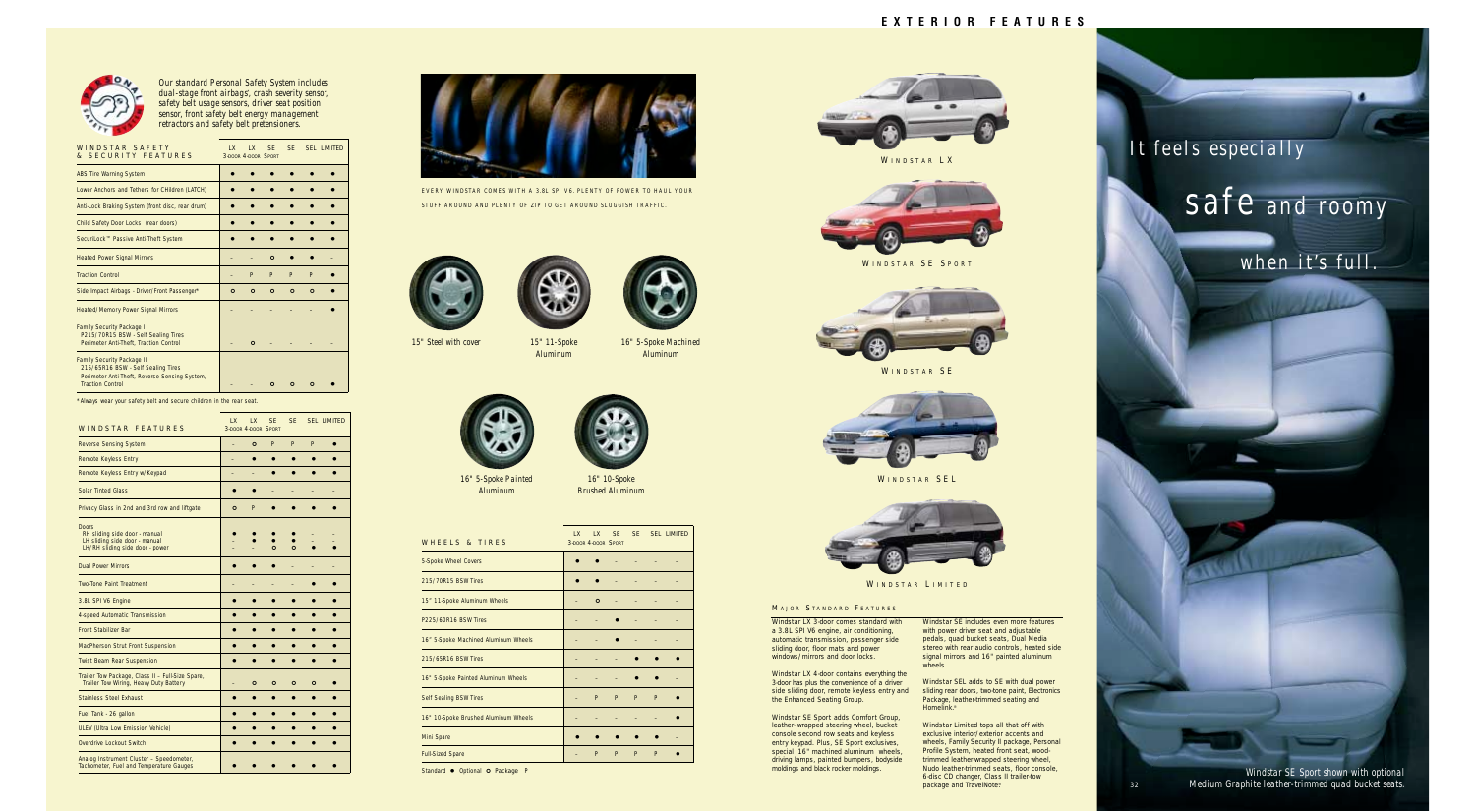<span id="page-4-0"></span>

*seats and optional Medium Graphite leather-trim.*



WINDSTAR OFFERS MANY DIFFERENT CONFIGURATIONS TO MEET YOUR NEEDS.







| WINDSTAR<br>INTERIOR FEATURES                                                                                                                                                                                                                                                                                                                                                                                                                                 | LX<br>3-DOOR 4-DOOR SPORT | LX.     | SE      | SE      |         | SEL LIMITED |
|---------------------------------------------------------------------------------------------------------------------------------------------------------------------------------------------------------------------------------------------------------------------------------------------------------------------------------------------------------------------------------------------------------------------------------------------------------------|---------------------------|---------|---------|---------|---------|-------------|
| Power Door Locks/Windows/Mirrors                                                                                                                                                                                                                                                                                                                                                                                                                              | ۰                         |         |         |         |         |             |
| Air Conditioning - Manual Front                                                                                                                                                                                                                                                                                                                                                                                                                               |                           |         |         |         |         |             |
| High Capacity Auxiliary Climate Control with<br>adjustable temperature, fan and rear seat control                                                                                                                                                                                                                                                                                                                                                             |                           | P       |         |         |         |             |
| Rear Window Defroster                                                                                                                                                                                                                                                                                                                                                                                                                                         | $\bullet$                 |         | ۰       | c       |         |             |
| Overhead Console - includes conversation mirror,<br>sunglasses holder, garage door opener holder,<br>coinholder, dome lights and space for the optional<br>Rear Audio Controls                                                                                                                                                                                                                                                                                |                           | P       |         |         |         |             |
| Front Row Floor Console (NA with AutoVision™)                                                                                                                                                                                                                                                                                                                                                                                                                 |                           | $\circ$ | $\circ$ | $\circ$ | $\circ$ | $\bullet$   |
| Illuminated Mirror Sun Visors                                                                                                                                                                                                                                                                                                                                                                                                                                 |                           |         | P       |         |         |             |
| Illuminated Mirror Sun Visors with HomeLink®                                                                                                                                                                                                                                                                                                                                                                                                                  |                           |         | -       |         |         |             |
| Dual Blade Sun Visors with TravelNote®/HomeLink®                                                                                                                                                                                                                                                                                                                                                                                                              |                           |         |         |         |         |             |
| Comfort Group - auxiliary climate control, full<br>overhead console, privacy glass, roof rack                                                                                                                                                                                                                                                                                                                                                                 |                           | $\circ$ |         |         |         |             |
| Electronics Group - autolamps, electrochromic<br>rearview mirror, message center                                                                                                                                                                                                                                                                                                                                                                              |                           |         |         | $\circ$ |         |             |
| Convenience Group - power adjustable pedals and<br>6-way low back power driver seat, center bin<br>storage cover, illuminated sun visor, interior<br>storage nets, power heated signal mirrors                                                                                                                                                                                                                                                                |                           |         | ۰       |         |         |             |
| E N T E R T A I N M E N T<br><b>SYSTEMS</b>                                                                                                                                                                                                                                                                                                                                                                                                                   |                           |         |         |         |         |             |
| AM/FM Stereo w/Clock                                                                                                                                                                                                                                                                                                                                                                                                                                          |                           |         |         |         |         |             |
| Value Package - AM/FM cassette radio w/clock,<br>tilt steering/cruise control                                                                                                                                                                                                                                                                                                                                                                                 | $\circ$                   |         |         |         |         |             |
| Dual Media AM/FM Stereo/Cassette/CD                                                                                                                                                                                                                                                                                                                                                                                                                           |                           | $\circ$ | ۰       | G       |         |             |
| AM/FM Stereo/6-disc In-Dash CD Changer w/Clock                                                                                                                                                                                                                                                                                                                                                                                                                |                           |         | ۰       | $\circ$ | o       |             |
| AutoVision™ Family Entertainment System-<br>Headliner-mounted adjustable 6.4" color monitor,<br>removable video cassette player, stereo audio<br>through vehicle speakers, two (2) 12v powerpoints,<br>2 headphones with 8' cords, infared remote<br>control, sidepocket storage for video cassettes,<br>rear seat control module with volume control,<br>media selection, seek function, two headphone<br>jacks (compatible with popular video game systems) |                           |         | ۰       | $\circ$ | o       | $\circ$     |
| <b>SEATING</b>                                                                                                                                                                                                                                                                                                                                                                                                                                                |                           |         |         |         |         |             |
| High Back Cloth Front Bucket Seats, Second/Third<br>Row Bench Seats                                                                                                                                                                                                                                                                                                                                                                                           |                           |         |         |         |         |             |
| Enhanced Seating Group (ESG) includes high back<br>cloth front bucket seats, map pocket, bench seat<br>rollers, bench seat adjust fore/aft                                                                                                                                                                                                                                                                                                                    |                           |         |         |         |         |             |
| High Back Cloth Front Bucket Seats with second-row<br>bucket console (includes ESG)                                                                                                                                                                                                                                                                                                                                                                           |                           |         |         |         |         |             |
| Low Back Cloth 6-way Power Front Bucket Seats<br>with second-row Quad Bucket seats, ESG                                                                                                                                                                                                                                                                                                                                                                       |                           |         | ۰       |         |         |             |
| Leather-Trimmed Seats includes 6-way power<br>front seats with lumbar support, ESG                                                                                                                                                                                                                                                                                                                                                                            |                           |         | o       | $\circ$ |         |             |
| Limited Premium Seating (Premium Nudo Leather-<br>Trimmed Heated Bucket Seats, Personal<br>Profile System)                                                                                                                                                                                                                                                                                                                                                    |                           |         |         |         |         |             |
| Power Group - adjustable pedals, 6-way power<br>driver seat with lumbar support                                                                                                                                                                                                                                                                                                                                                                               |                           | o       | P       |         |         |             |
| Quad Bucket Seats                                                                                                                                                                                                                                                                                                                                                                                                                                             | -                         | o       | o       |         |         |             |
| Second-Row Bucket Console Seats<br>(requires leather-trim on SE/SEL)                                                                                                                                                                                                                                                                                                                                                                                          |                           |         |         | ۰       | ۰       |             |

Standard • Optional **o** Package P

Following publication of the catalog, certain changes in standard equipment, options and the like, or product delays, may have occurred which would not be included in these pages. Your Ford Dealer is the best source for up-to-date information. Ford Division reserves the right to change product specifications at any time without incurring obligations.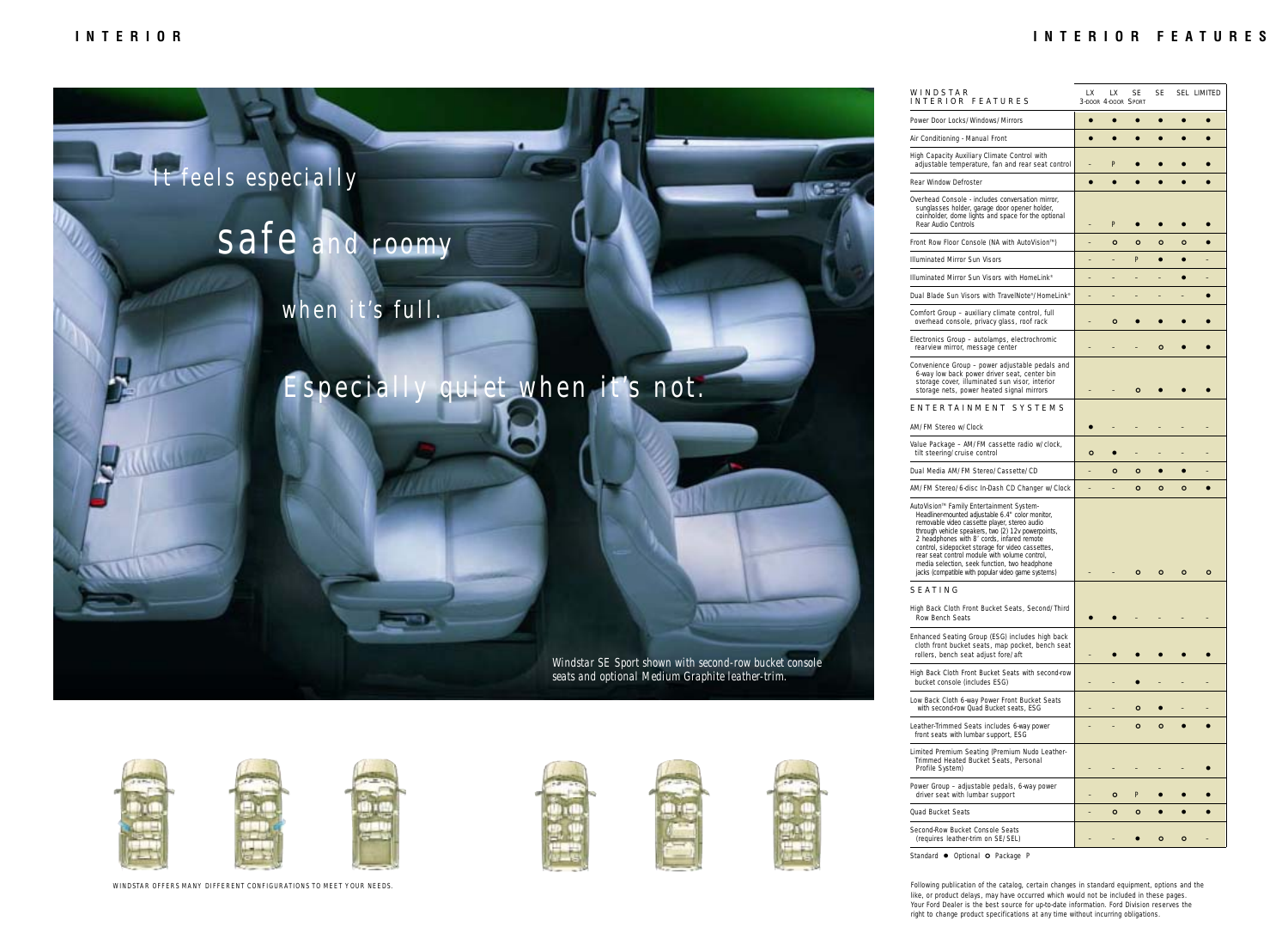#### **INTERIOR FEATURES AND ACCESSORIES**

#### <span id="page-5-0"></span>DEALER ACCESSORIES







- 1. The personal golf caddy helps keep golf bags from rattling around in the trunk.
- 2. More storage? You bet. This back-of-seat, multi-pocket organizer keeps things neat.
- 3. Trunk organizer has a place for everything.
- 4. Out of sight. Out of mind. Our cargo cover keeps things hidden.

See your dealer for availability.







- 1. KEYLESS ENTRY KEYPAD ALLOWS YOU TO LOCK AND UNLOCK YOUR VEHICLE WITHOUT FUMBLING FOR THE KEYS.
- 2. WINDSTAR FEATURES THE LOWER ANCHORS AND TETHERS FOR CHILDREN (LATCH) SYSTEM FOR CHILD SAFETY SEATS/BOOSTER SEATS IN THE 2ND AND 3RD ROW OUTBOARD SEATING POSITIONS–MAKING FOR EASIER INSTALLATION.
- 3. WINDSTAR REMEMBERS YOU...STANDARD ON LIMITED, THE PERSONAL PROFILE SYSTEM COMBINES MEMORY CAPABILITY FOR DRIVER'S SEAT, OUTSIDE MIRRORS AND ADJUSTABLE PEDALS.
- 4. AN AVAILABLE IN-DASH 6-DISC CD CHANGER GIVES YOU A HUGE RANGE OF MUSIC RIGHT AT YOUR FINGERTIPS. (SOMETHING TO REMIND THE KIDS OF WHEN THEY'RE REQUESTING THAT SAME ANNOYING SONG AGAIN.) 4. AVAILABLE LEATHER AND PREMIUM NUDO LEATHER TRIM THAT WOULD





5. A CONVERSATION MIRROR INCLUDED WITH THE AVAILABLE OVERHEAD CONSOLE LETS YOU GET YOUR POINT ACROSS ALL THE WAY TO THE BACK ROWS…WITHOUT HAVING TO TAKE YOUR ATTENTION FROM THE ROAD. 6. INTRODUCING THE OPTIONAL AUTOVISION™ FAMILY ENTERTAINMENT SYSTEM. IT COMES COMPLETE WITH A MOVIE SCREEN, REMOVABLE VHS PLAYER, 2 HEADPHONES, REMOTE CONTROL AND A PLACE FOR ALL THOSE CASSETTES.



3. WINDSTAR'S CLOTH GIVES ITS GENEROUS AMOUNT OF SEATING A SHARP, CLASSIC LOOK.



MAKE EVEN A 13 YEAR OLD PROUD TO BE SEEN WITH THEIR PARENTS.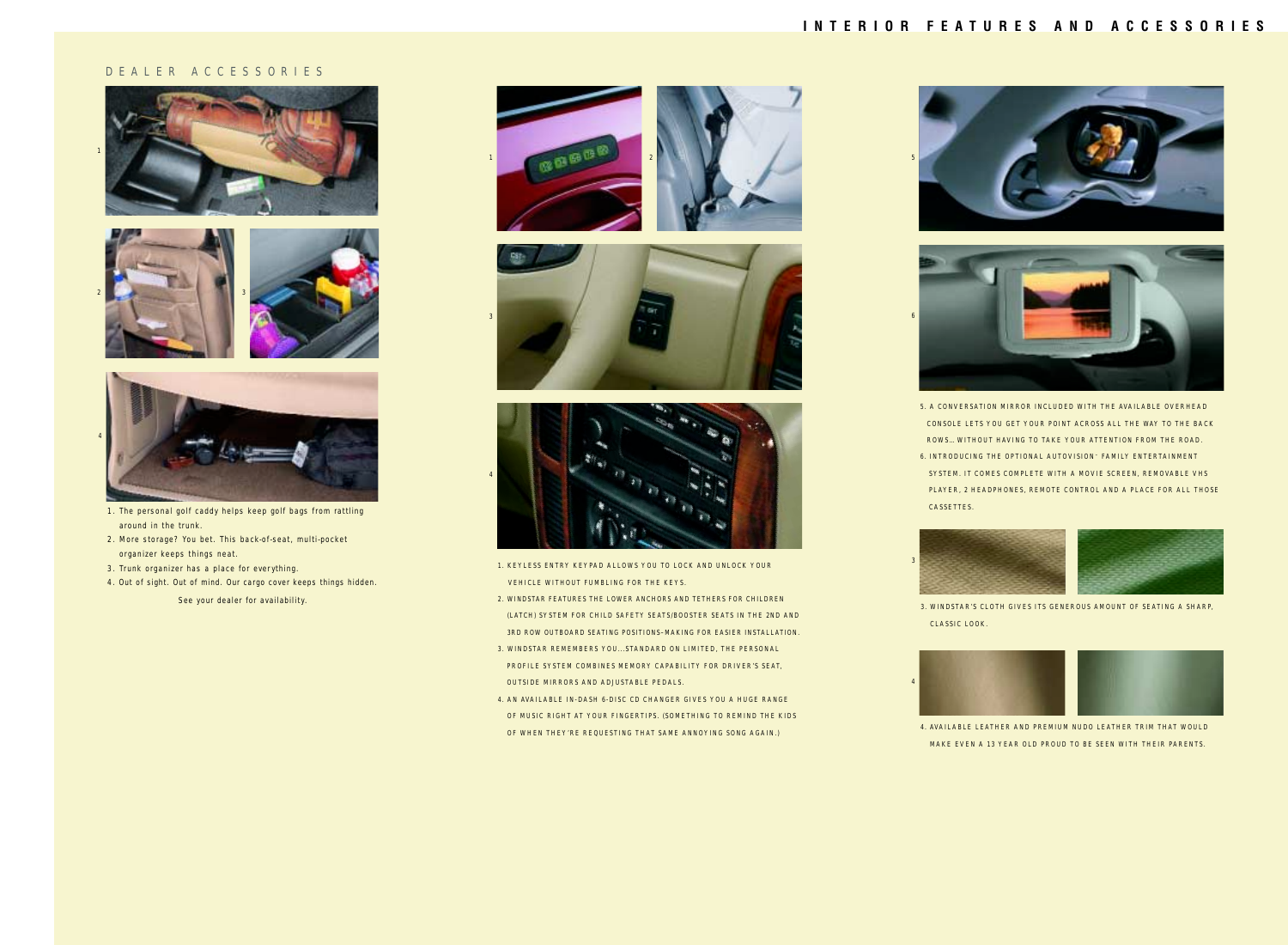<span id="page-6-0"></span>

| EXTERIOR COLOR/INTERIOR TRIM*                                                                                                                                                                                                                                                                                                                                                                                                                      | <b>Medium</b><br>Parchment | Medium<br>Graphite |
|----------------------------------------------------------------------------------------------------------------------------------------------------------------------------------------------------------------------------------------------------------------------------------------------------------------------------------------------------------------------------------------------------------------------------------------------------|----------------------------|--------------------|
| <b>WINDSTAR LX 3-DR (cloth only)</b><br>Silver Frost Clearcoat Metallic<br>Light Sapphire Blue Clearcoat Metallic<br>Vibrant White Clearcoat<br>Deep Emerald Green Clearcoat Metallic<br><b>Black Clearcoat</b>                                                                                                                                                                                                                                    | -                          |                    |
| <b>WINDSTAR LX 4-DR (cloth only)</b><br>Silver Frost Clearcoat Metallic<br><b>Vibrant White Clearcoat</b><br>Harvest Gold Clearcoat Metallic<br>Spruce Green Clearcoat Metallic<br>Light Sapphire Blue Clearcoat Metallic<br>Deep Emerald Green Clearcoat<br><b>Bright Red Clearcoat</b><br><b>Black Clearcoat</b>                                                                                                                                 |                            |                    |
| <b>WINDSTAR SE SPORT</b> (cloth or leather trim)<br><b>Silver Frost Clearcoat Metallic</b><br>Light Sapphire Blue Clearcoat Metallic<br>Vibrant White Clearcoat<br><b>Bright Red Clearcoat</b><br><b>Black Clearcoat</b>                                                                                                                                                                                                                           |                            |                    |
| <b>WINDSTAR SE</b> (cloth or leather trim)<br>Light Sapphire Blue Clearcoat Metallic<br>Vibrant White Clearcoat<br>Deep Emerald Green Clearcoat Metallic<br><b>Cabernet Red Clearcoat Metallic</b><br>Harvest Gold Clearcoat Metallic<br>Medium Royal Blue Clearcoat Metallic<br>Spruce Green Clearcoat Metallic<br><b>Black Clearcoat</b>                                                                                                         |                            |                    |
| <b>WINDSTAR SEL (leather trim)</b><br>Cabernet Red Clearcoat Metallic/Harvest Gold two-tone<br>Vibrant White Clearcoat/Harvest Gold two-tone<br>Medium Royal Blue Clearcoat Metallic/Silver Frost two-tone<br>Spruce Green Clearcoat Metallic/Harvest Gold two-tone<br>Light Sapphire Blue Clearcoat Metallic/Silver Frost two-tone<br>Deep Emerald Green Clearcoat/Harvest Gold two-tone<br>Black Clearcoat/Harvest Gold or Silver Frost two-tone |                            |                    |
| <b>WINDSTAR LIMITED</b> (leather trim)<br>Black Clearcoat/Mineral Grey two-tone<br>Light Parchment Gold Clearcoat Metallic/Mineral Grey two-tone                                                                                                                                                                                                                                                                                                   |                            |                    |

\*See your Ford dealer for two-tone color combinations and interior trim selection. Vehicles shown may include optional equipment.



WINDSTAR LX 4-DOOR IN SILVER FROST C LEARCOAT M ETALLIC



WINDSTAR SE SPORT IN LIGHT SAPPHIRE BLUE CLEARCOAT METALLIC



WINDSTAR SE SPORT IN BRIGHT RED C LEARCOAT



WINDSTAR SE IN VIBRANT WHITE CLEARCOAT METALLIC



WINDSTAR SE IN CABERNET RED C LEARCOAT M ETALLIC



WINDSTAR SE IN HARVEST GOLD CLEARCOAT METALLIC



WINDSTAR SEL IN SPRUCE GREEN CLEARCOAT METALLIC



WINDSTAR SEL IN DEEP EMERALD GREEN C LEARCOAT M ETALLIC



WINDSTAR SEL IN MEDIUM ROYAL BLUE CLEARCOAT METALLIC



WINDSTAR LIMITED IN LIGHT PARCHMENT GOLD CLEARCOAT METALLIC (AVAILABLE ONLY ON LIMITED)



WINDSTAR LIMITED IN BLACK C LEARCOAT